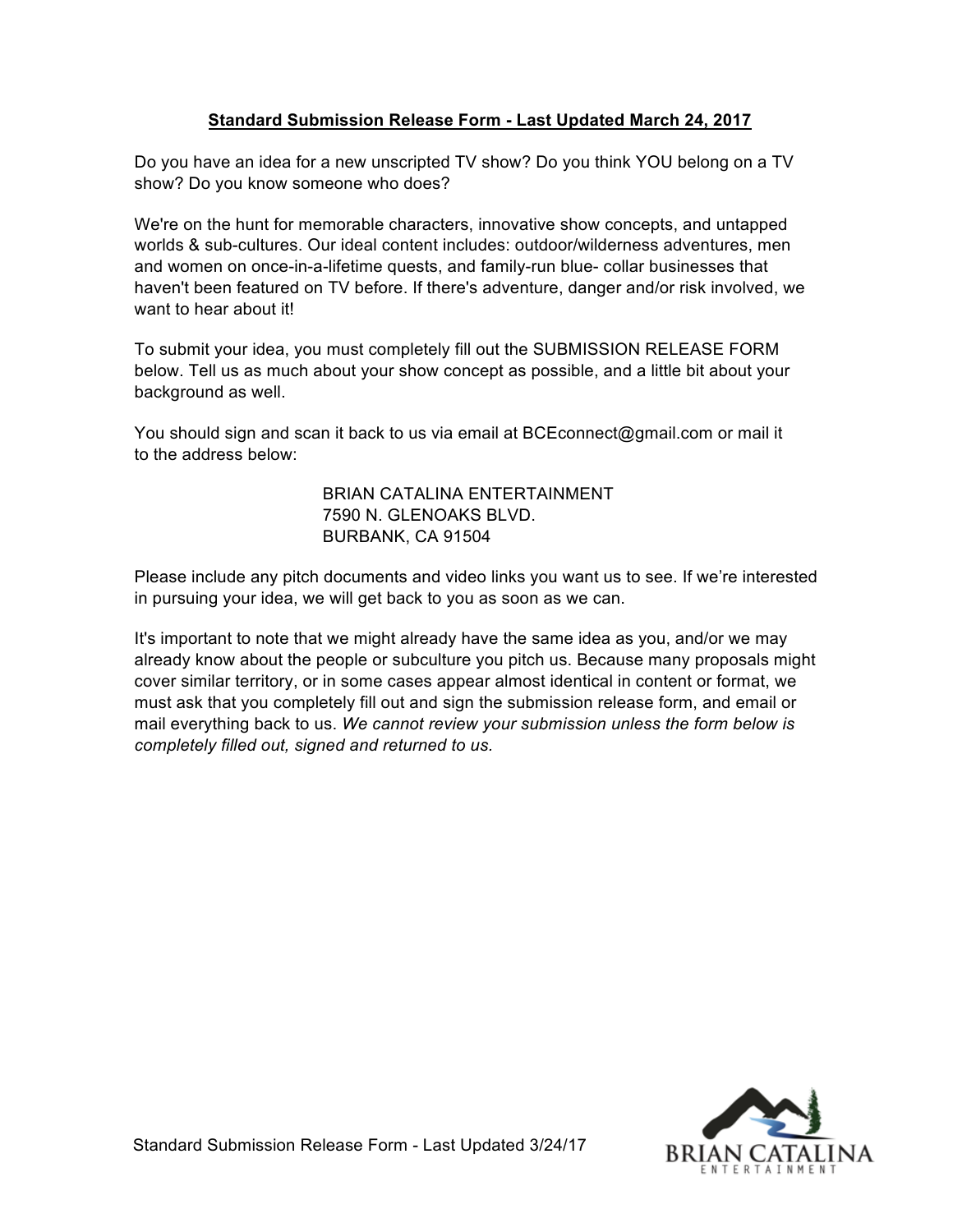Any material sent to BCE without a completed and signed submission release form attached will be discarded immediately. Thanks!

From (Full Name - print):\_\_\_\_\_\_\_\_\_\_\_\_\_\_\_\_\_\_\_\_\_\_\_\_\_\_\_\_\_\_\_\_\_\_\_\_\_\_\_\_\_

Phone Number: \_\_\_\_\_\_\_\_\_\_\_\_\_\_\_\_\_\_\_\_\_\_\_\_\_\_\_\_\_\_\_\_\_\_\_\_\_\_\_\_\_\_\_\_\_\_\_\_

Signature: \_\_\_\_\_\_\_\_\_\_\_\_\_\_\_\_\_\_\_\_\_\_\_\_\_\_\_\_\_\_\_\_\_\_\_\_\_\_\_\_\_\_\_\_\_\_\_\_\_\_\_\_

Address:

To: Brian Catalina Entertainment, LLC. (hereinafter "BCE") Date Sent: **Date Sent: Date Sent: Date Sent: Date Sent: Date Sent: Date Sent: Date Sent: Date Sent: Date Sent: Date Sent: Date Sent: Date Sent: Date Sent: Date Sent: Date Sent: Date Sent: Da** 

Title of Material: Form of Material (What else are you including?):

(Feel free to attach any extra video, links, bios, pitches, articles, sizzle reels, etc.) Summary of Show: \_\_\_\_\_\_\_\_\_\_\_\_\_\_\_\_\_\_\_\_\_\_\_\_\_\_\_\_\_\_\_\_\_\_\_\_\_\_\_\_\_\_\_\_\_\_\_\_\_\_\_\_

 $\mathcal{L}_\mathcal{L} = \mathcal{L}_\mathcal{L}$ **\_\_\_\_\_\_\_\_\_\_\_\_\_\_\_\_\_\_\_\_\_\_\_\_\_\_\_\_\_\_\_\_\_\_\_\_\_\_\_\_\_\_\_\_\_\_\_\_\_\_\_\_\_\_\_\_\_\_\_\_\_\_\_\_\_\_**

 $\mathcal{L}_\text{G} = \mathcal{L}_\text{G} = \mathcal{L}_\text{G} = \mathcal{L}_\text{G} = \mathcal{L}_\text{G} = \mathcal{L}_\text{G} = \mathcal{L}_\text{G} = \mathcal{L}_\text{G} = \mathcal{L}_\text{G} = \mathcal{L}_\text{G} = \mathcal{L}_\text{G} = \mathcal{L}_\text{G} = \mathcal{L}_\text{G} = \mathcal{L}_\text{G} = \mathcal{L}_\text{G} = \mathcal{L}_\text{G} = \mathcal{L}_\text{G} = \mathcal{L}_\text{G} = \mathcal{$ **\_\_\_\_\_\_\_\_\_\_\_\_\_\_\_\_\_\_\_\_\_\_\_\_\_\_\_\_\_\_\_\_\_\_\_\_\_\_\_\_\_\_\_\_\_\_\_\_\_\_\_\_\_\_\_\_\_\_\_\_\_\_\_\_\_\_**  $\mathcal{L}_\mathcal{L} = \mathcal{L}_\mathcal{L} - \mathcal{L}_\mathcal{L}$ 

Type of Show: \_\_\_\_\_\_\_\_\_\_\_\_\_\_\_\_\_\_\_\_\_\_\_\_\_\_\_\_\_\_\_\_\_\_\_\_\_\_\_\_\_\_\_\_\_\_\_\_\_\_\_\_\_\_\_\_ Potential Networks:

The Material is submitted pursuant to the following terms, conditions and understandings:

1. I understand and acknowledge that because of BCE's position in the entertainment industry, BCE receives numerous submissions of ideas, formats, stories, and suggestions for television programs, feature films, and the like. I further understand and acknowledge that BCE would refuse to accept, consider, or otherwise evaluate the Material in the absence of my acceptance of each and every provision of this Agreement. I further understand and acknowledge that no confidential or fiduciary relationship now exists between us, and that no such relationship is established by reason of this Agreement or by reason of my submission of the Material to BCE or by BCE's receipt, review or retention of the Material. I understand that BCE will be evaluating the Material as a basis for considering a potential further business relationship with me. I further understand that BCE has a policy of refusing to review or consider creative materials for any purpose, unless the submitter signs a release defining the conditions of such a submission. I am executing this Submission Release ("Release") with the express understanding that BCE will review and evaluate the Material solely and completely in reliance upon this Release and my covenants and warranties herein. Furthermore, it is expressly understood that neither BCE nor I shall be obligated to enter into any further agreement relating to the Materials.

2. I understand and acknowledge that BCE is constantly developing in-house ideas, scripts, treatments, stories, concepts, artwork, music, and the like, and that many such submissions and/or developments heretofore or hereafter received and/or developed by BCE may be similar to or identical to those contained in my Submission. I understand and agree that BCE's use of material containing elements similar to or identical with protectable property contained in the Material shall not obligate BCE to me in any manner if BCE shall have developed or obtained such material either heretofore or hereafter independently or exclusively from sources other than from me.

I warrant and represent that I am the sole author of the Material and that I have the exclusive right and full authority to submit the Material. I further warrant and represent that the Material and all elements thereof are my original creations and do not violate any copyright, proprietary rights, rights of confidentiality, or other rights of any person or entity and that no third party has any right, title or interest therein or thereto

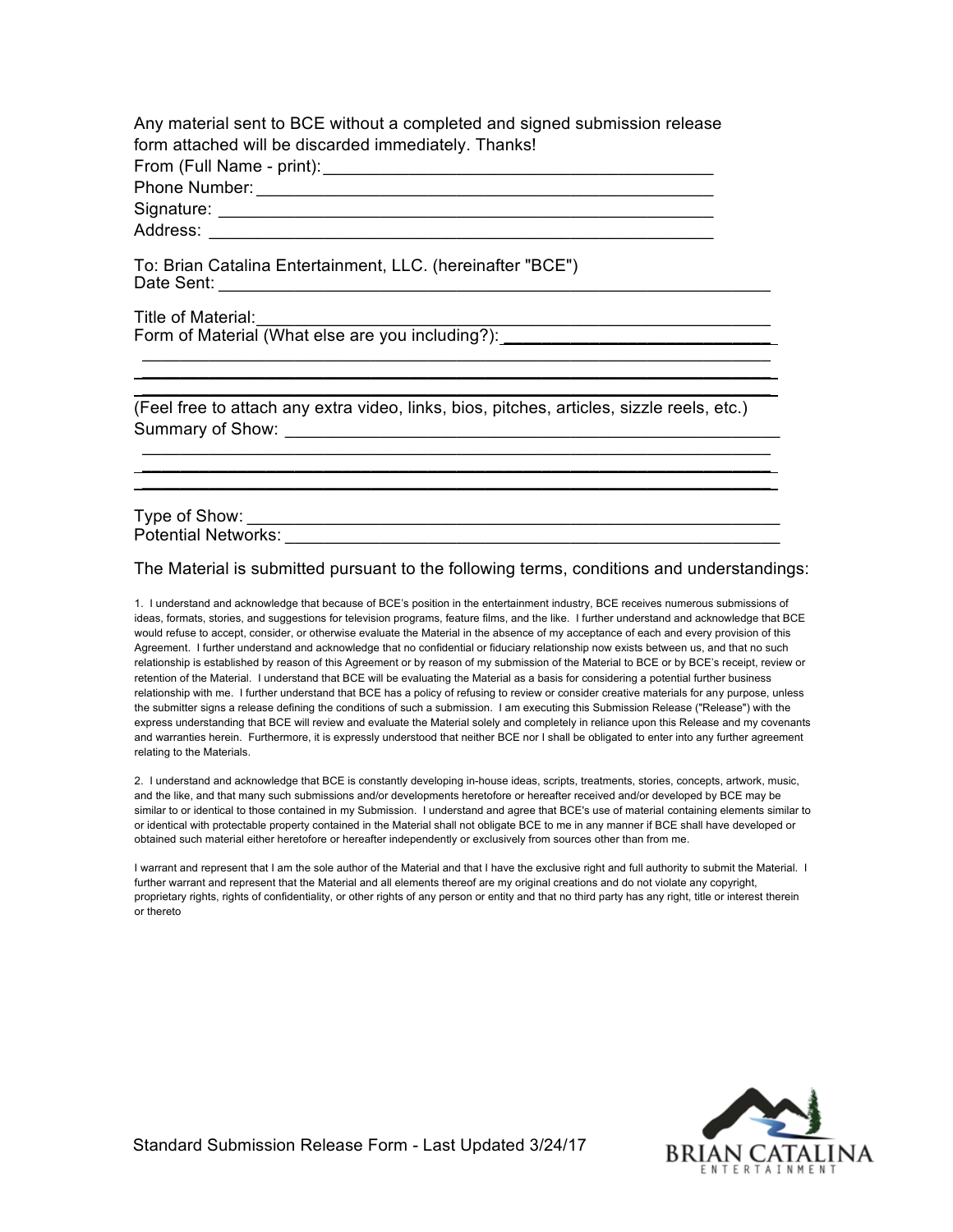. I agree to defend, indemnify and hold BCE, its parents, affiliates, subsidiaries, licensees, successors, assigns, officers, agents, employees and shareholders, harmless from and against any and all claims, expenses, losses or liabilities, including any reasonable attorney's fees and costs, that may be incurred by or asserted against BCE in connection with the Material.

3. I understand that BCE will not intentionally use the Material or any part thereof for any purpose other than as provided herein unless BCE and I hereafter enter into a written agreement for the acquisition of rights therein, and that BCE shall not be obligated to pay anything to me or any other person, firm or corporation in the absence of such written agreement. Notwithstanding the foregoing and/or anything else in this Release, BCE may use, without any obligation whatsoever to me and without any payment whatsoever to me, the Material, or any part thereof or ideas therein, whether reduced to tangible form or discussed orally, to the extent that such Material, part, or idea: (a) is similar to or contains significant elements encompassed in a concept under consideration or in development by BCE at the time of my submission; or (b) is not unique, novel, original, and concrete so as to be entitled to intellectual-property protection under the law; or (c) has been made public by anyone at the time of my submission or otherwise is in the public domain; or (d) would be freely usable by a third person if it had not been accepted as a submission or the subject of any agreement; or (e) is not protected by federal copyright law; or (f) if other similar or identical projects are independently created by BCE's employees or associates or those of third parties.

4. I agree and acknowledge that in any dispute arising from alleged use of the Material, or any part thereof or ideas therein, I will bear the burden of proving that BCE used the Material (and that BCE did not independently create the alleged similar materials or ideas or derive them from an independent source). I agree and acknowledge that no presumption or inference of copying or use shall arise, or be asserted, by virtue of: (a) any similarity between BCE's work and the Material; or (b) the fact that I submitted the Material to BCE or that BCE had access to it. I understand that any dispute concerning BCE's alleged unauthorized use of the Material, or arising out of or with reference to my submission of this Release, its validity, construction, or performance shall be submitted to arbitration in the State of California for determination. If the arbitrators determine that BCE used legally protectable portions of the Material without my consent, I agree that the amount of any award to me shall not exceed the fair market value as of the date of this Release of the protectable portions of the Material used, but in no event more than the applicable Writers Guild of America minimum scale payment for such material.

5. I agree that I must give BCE written notice by certified or registered mail at its address set forth above of any claim arising in connection with the Material or arising in connection with this Release, within the period of time prescribed by the applicable statute of limitations, but in no event more than ninety (90) calendar days after the date on which I first acquire knowledge of such claim, or I first learn sufficient facts to put me on notice of such a claim. My failure to give BCE such written notice shall be deemed an irrevocable waiver of any rights I might otherwise have had with respect to such claim.

6. I have retained at least one copy of the Material, and I hereby release BCE of all liability for loss or destruction of, or damage to, said Material.

7. This Release shall inure to the benefit of, and be binding upon, each of us and our respective heirs, successors, representatives, assigns and licensees. Should any provision or part of any provision of this Release be void or unenforceable, such provision or part thereof shall be deemed omitted, and this Agreement shall otherwise remain in full force and effect. This Release shall be construed according to the internal substantive laws of the State of California without reference to conflicts of law provisions. This Release may not be changed, modified, terminated or discharged except by a writing signed by both parties.

8. If more than one party signs this Release as submitter, the reference to "I" or "me" shall apply to each such party, jointly and severally. All reference to BCE herein shall refer to BCE, any parent or subsidiary thereof, and any and all heirs, successors, representatives, licensees, and assigns, and their officers, directors, agents, servants, employees, stockholders, and licensees. BCE may assign its rights and obligations under this Agreement to any person, corporation or other entity, in its sole discretion.

9. I hereby state that I have read and understand this Release; that no representations of any kind have been made to me other than as contained in this Release; that there are no prior or contemporaneous agreements, either oral or written, in effect between us pertaining to the Material; and that this Release states our entire understanding and agreement.

I agree to all of the terms above.

Signature: \_\_\_\_\_\_\_\_\_\_\_\_\_\_\_\_\_\_\_\_\_\_\_\_\_\_\_\_\_\_\_\_\_\_\_\_\_\_\_\_\_\_\_\_\_\_\_\_\_\_\_\_\_\_\_\_\_\_\_\_

Date:  $\Box$ 



Standard Submission Release Form - Last Updated 3/24/17